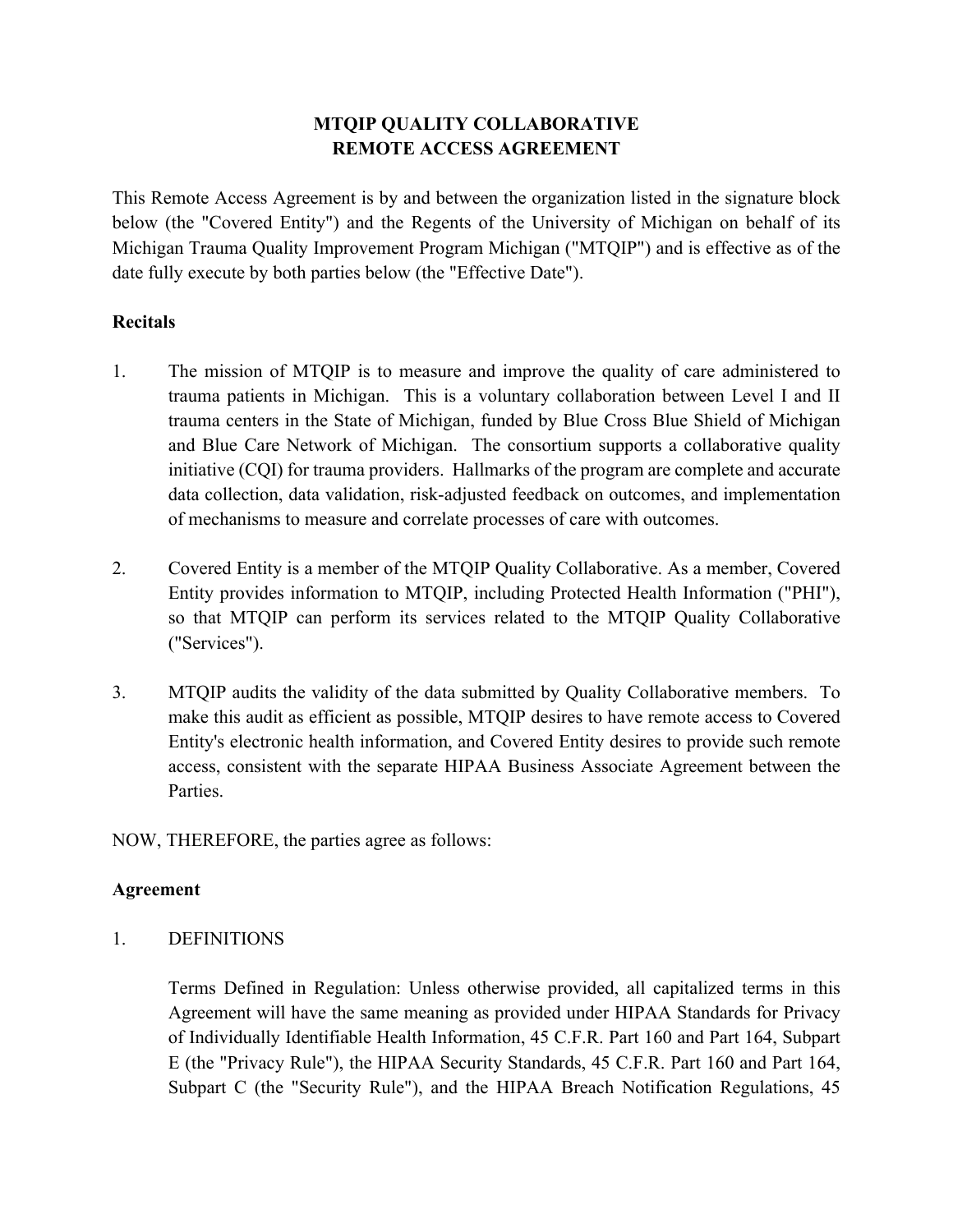C.F.R. Part 164, Subpart D (the "Breach Notification Rule"), all as amended from time to time.

### 2. OBLIGATIONS OF MTQIP

- a. HIPAA Business Associate Obligations: Covered Entity and MTQIP have entered into a HIPAA Business Associate Agreement, which governs MTQIP access to Covered Entity's Protected Health Information ("PHI") to provide services related to Covered Entity's participation in MTQIP and is membership in the Quality Collaborative. MTQIP agrees to comply with the terms and conditions of the HIPAA Business Associate Agreement in its remote access to Covered Entity electronic health information systems for purposes of this Agreement.
- b. Authorized Users: MTQIP will provide a list to Covered Entity of MTQIP employees or independent contractors ("Authorized Users") whom MTQIP proposes to have access to Covered Entity PHI for auditing purposes. MTQIP must obtain the signed Authorized User Agreement, attached at Exhibit A, from each proposed Authorized User, and will provide a copy of such Authorized User Agreement to Covered Entity. MTQIP will provide Covered Entity with advance notice by mail, fax or email of any anticipated change to or departure of its Authorized Users, or within two business days of such change if advance notice is not possible. MTQIP is responsible for the actions of its Authorized Users.
- c. Conditions of Access: MTQIP and its Authorized Users may access Covered Entity PHI only for purposes permitted by this Agreement and the Authorized User Agreement.
- d. Security Requirements: MTQIP and its Authorized Users recognize that the Covered Entity 's PHI must be secure against unauthorized access, and will comply with the security requirements and policies provided to MTQIP by Covered Entity.

### 3. OBLIGATIONS OF COVERED ENTITY

Issuance of Access Codes: Upon receipt of an Authorized User Agreement for a MTQIP Authorized User, Covered Entity will issue to MTQIP any necessary access codes to for an Authorized User to access electronic PHI relevant to the auditing function.

### 4. TERM AND TERMINATION

The term of this Agreement shall be effective as of the Effective Date below. This Agreement shall terminate upon Covered Entity's termination as a member of the MTQIP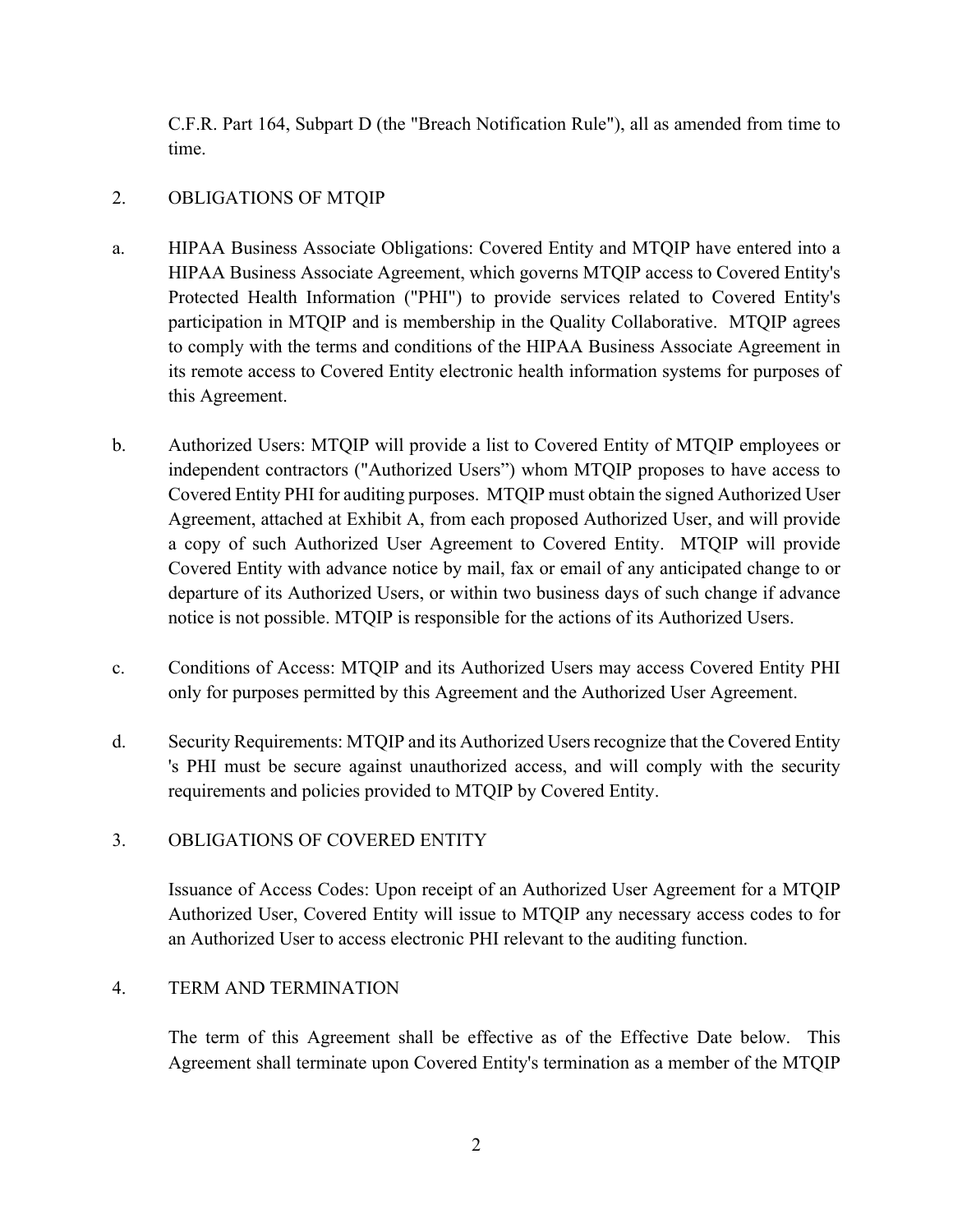Quality Collaborative, or upon advance notice of at least 30 calendar days from either party.

### 5. MISCELLANEOUS

- a. Compliance with Laws: The parties are required to comply with federal and state laws. If this Agreement must be amended to secure such compliance, the parties will meet in good faith to agree upon such amendments. If the parties cannot agree upon such amendments, then either party may terminate this Agreement upon 30 business days' written notice to the other party.
- b. Construction of Terms: The terms of this Agreement will be construed in light of any applicable interpretation or guidance on the Privacy Rule, Security Rule or Breach Notification Rule issued by the Department of Health and Human Services.
- c. No Third Party Beneficiaries: Nothing in this Agreement will confer upon any person other than the parties and their respective successors or assigns, any rights, remedies, obligations, or liabilities whatsoever.
- d. Notices: All notices required under the Agreement will be given in writing and will be delivered by (1) personal service, (2) first class mail, or (3) messenger or courier. All notices shall be addressed and delivered to the contact designated in the signature block, or other address provided by the party from time to time in writing to the other party. Notices given by mail will be deemed for all purposes to have been given forty-eight hours after deposit with the United States Postal Service. Notices delivered by any other authorized means will be deemed to have been given upon actual delivery.
- e. Entire Agreement: This Agreement constitutes the entire agreement between the parties with regard to HIPAA and the HITECH Act, the Privacy Rule, the Security Rule and the Breach Notification Rule, there are no understandings or agreements relating to this Agreement that are not fully expressed in this Agreement.
- f. Waiver: No waiver by either party of any breach of this Agreement, no matter how long continuing nor how often repeated, shall be deemed a waiver of any subsequent breach thereof, nor is any delay or omission on the part of either party to exercise or insist on any right, power, or privilege hereunder a waiver of such right, power or privilege.
- g. Severability: If a court of competent jurisdiction finds any term of this Agreement invalid, illegal or unenforceable, that term shall be curtailed, limited or deleted, but only to the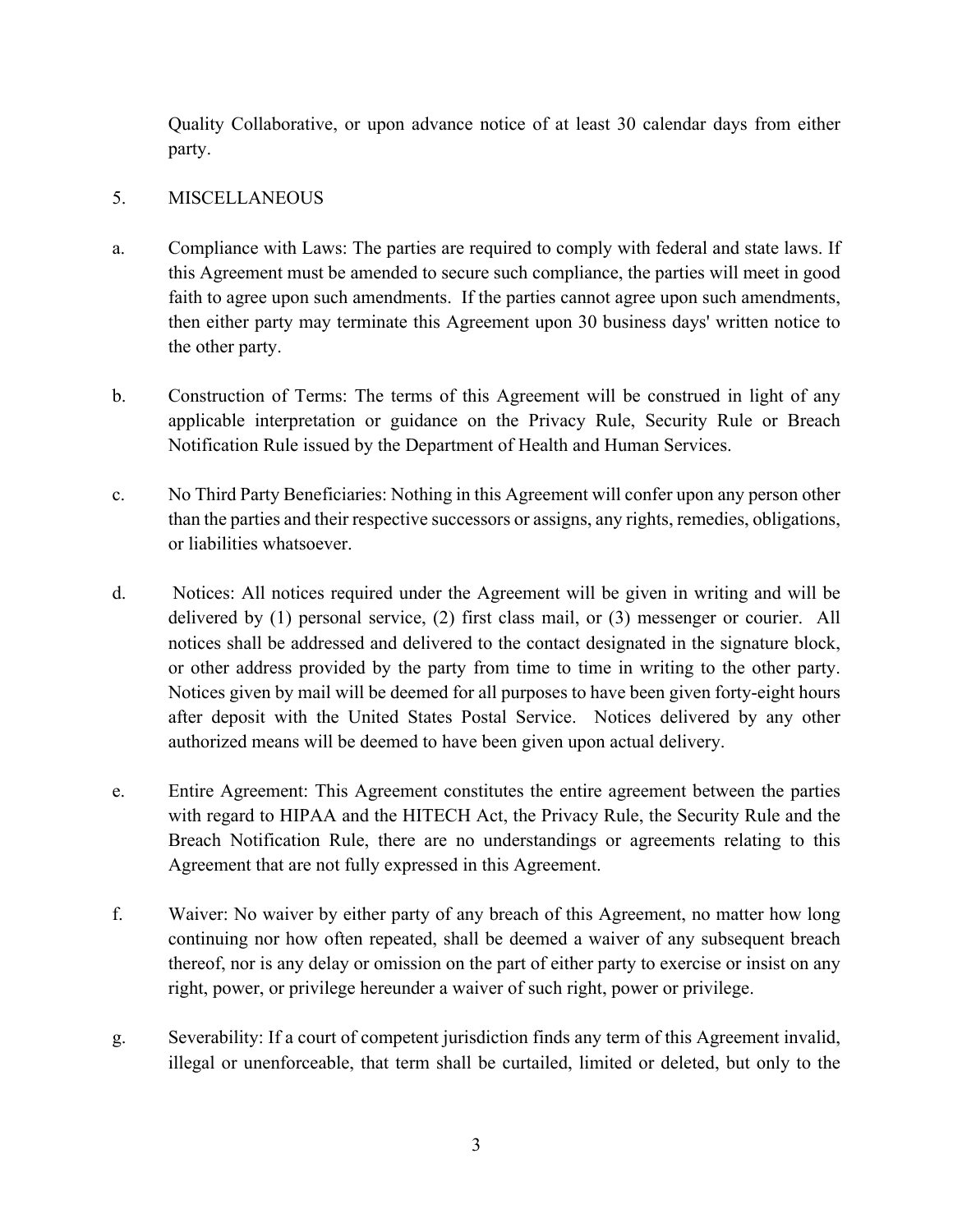extent necessary to remove the invalidity, illegality or unenforceability, and without in any way affecting or impairing the remaining terms.

- h. Force Majeure: Neither party will be responsible for any failure or delay in its performance under this Agreement (except payment obligations) due to causes beyond its reasonable control that makes performance commercially impractical.
- i. Relationship of Parties: This Agreement will not establish any relationship of partnership, employment or agency between the parties. Neither party will have the power to bind the other or incur obligations on the other's behalf without the other's prior written consent.
- j. Counterparts and Signature: This Agreement may be executed in two or more counterparts, each of which shall be deemed an original and when taken together shall constitute one agreement. Facsimile and electronic signatures shall be deemed to be original signatures for all purposes of this Agreement.

This Agreement becomes binding when signed by authorized representatives of both parties (the "Effective Date").

| Covered Entity:                                       | THE REGENTS OF THE<br>UNIVERSITY OF MICHIGAN |  |  |  |  |  |
|-------------------------------------------------------|----------------------------------------------|--|--|--|--|--|
|                                                       | Jeanne Strickland                            |  |  |  |  |  |
|                                                       |                                              |  |  |  |  |  |
| Title: $\qquad \qquad$                                | Chief Compliance Officer                     |  |  |  |  |  |
| Date: $\qquad \qquad$                                 | Date:                                        |  |  |  |  |  |
| Contact information for Notices under this Agreement: |                                              |  |  |  |  |  |
|                                                       | Print Name: Mark Hemmila                     |  |  |  |  |  |
|                                                       | Title: MTQIP Program Director                |  |  |  |  |  |
|                                                       | Address: University of Michigan NCRC         |  |  |  |  |  |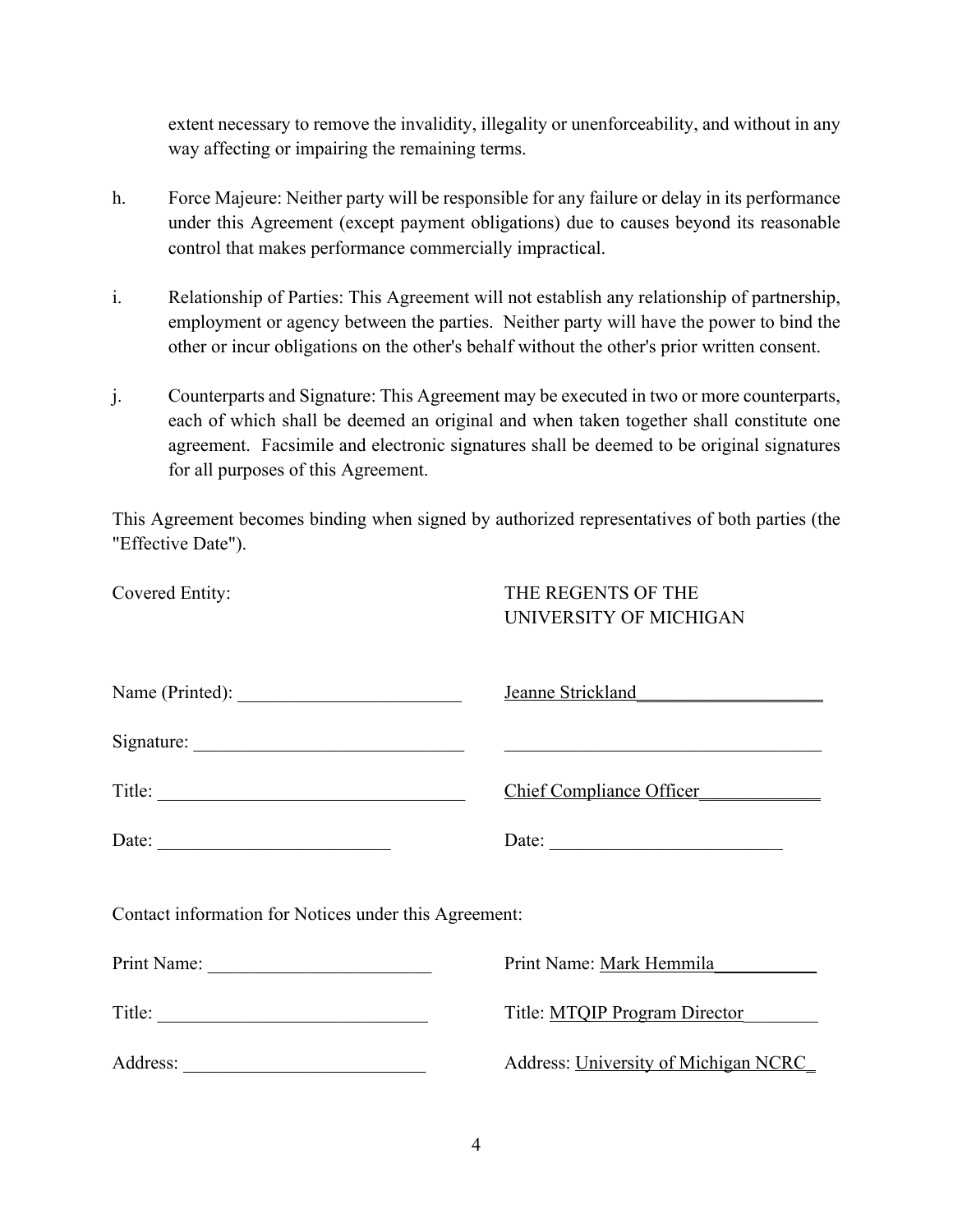Euilding 16, Room 139E

and the same state of the state of the state of the state of the state of the state of the state of the state o

Ann Arbor, MI 48109-2800

Phone: \_\_\_\_\_\_\_\_\_\_\_\_\_\_\_\_ Phone: 734-763-2854\_\_\_\_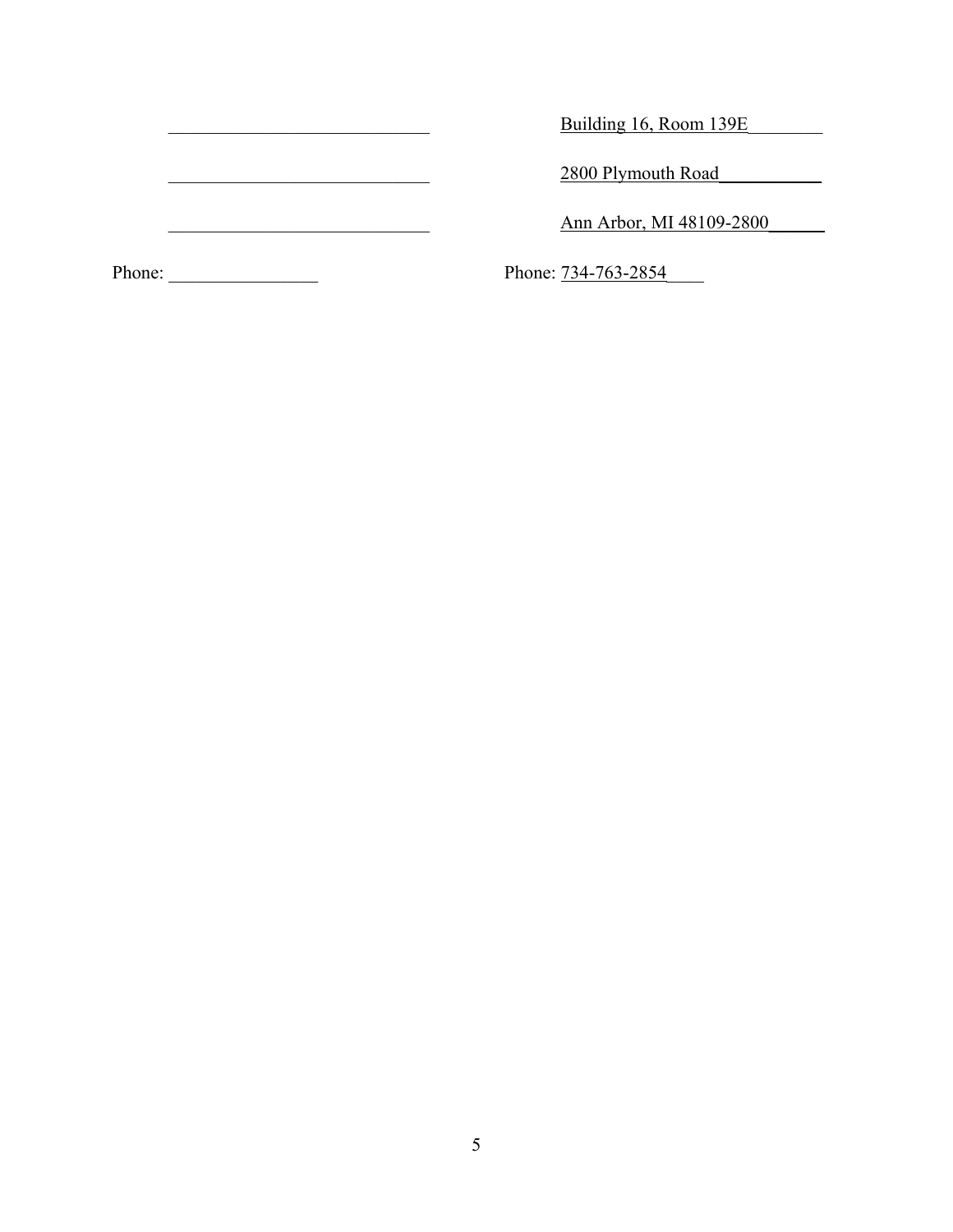# **Exhibit A Authorized User Agreement**

You have been identified by the Michigan Trauma Quality Improvement Program ("MTQIP") as an individual who will audit the validity of the data submitted by MTQIP Quality Collaborative members. To make this audit as efficient as possible, MTQIP desires to have its employees or independent contractors conducting such audits to have remote access to the electronic Protected Health Information ("PHI") of MTQIP Quality Collaborative members, all of which are HIPAA Covered Entities. Covered Entities will permit individuals to access electronic PHI for auditing purposes, only if those individuals agree to the terms and conditions of this Authorized User Agreement.

THIS IS A BINDING AGREEMENT. By signing below, you agree to comply with all terms and conditions in the Authorized User Agreement. **Failure to comply with these terms and conditions may be grounds for discipline, including without limitation termination of your employment or contract. You could also be subject to criminal sanctions and civil penalties under both federal and state law for inappropriately accessing PHI or inappropriately using any of the PHI to which you will have access.**

- 1. As an Authorized User, you may access PHI in a Covered Entity's electronic health information system only to perform audit functions on behalf of the MTQIP Quality Collaborative.
- 2. You have an obligation to maintain the confidentiality, privacy and security of all information you view in the Covered Entity's electronic health information systems. You agree to comply with applicable federal and state law regarding patient privacy.
- 3. You will not access, view, use or disclose any PHI from a Covered Entity's electronic health information system other than what is required for you to do your job or duties with MTQIP.
- 4. You will not release your access code or device or password to any other person, including any employee or person acting on your behalf. You will not allow anyone else to access a Covered Entity's electronic health information systems under your access code or device or password. You agree not to use or release anyone else's access code or device or password. You agree to notify MTQIP immediately if you become aware or suspect that another person has access to your access code or device or password.